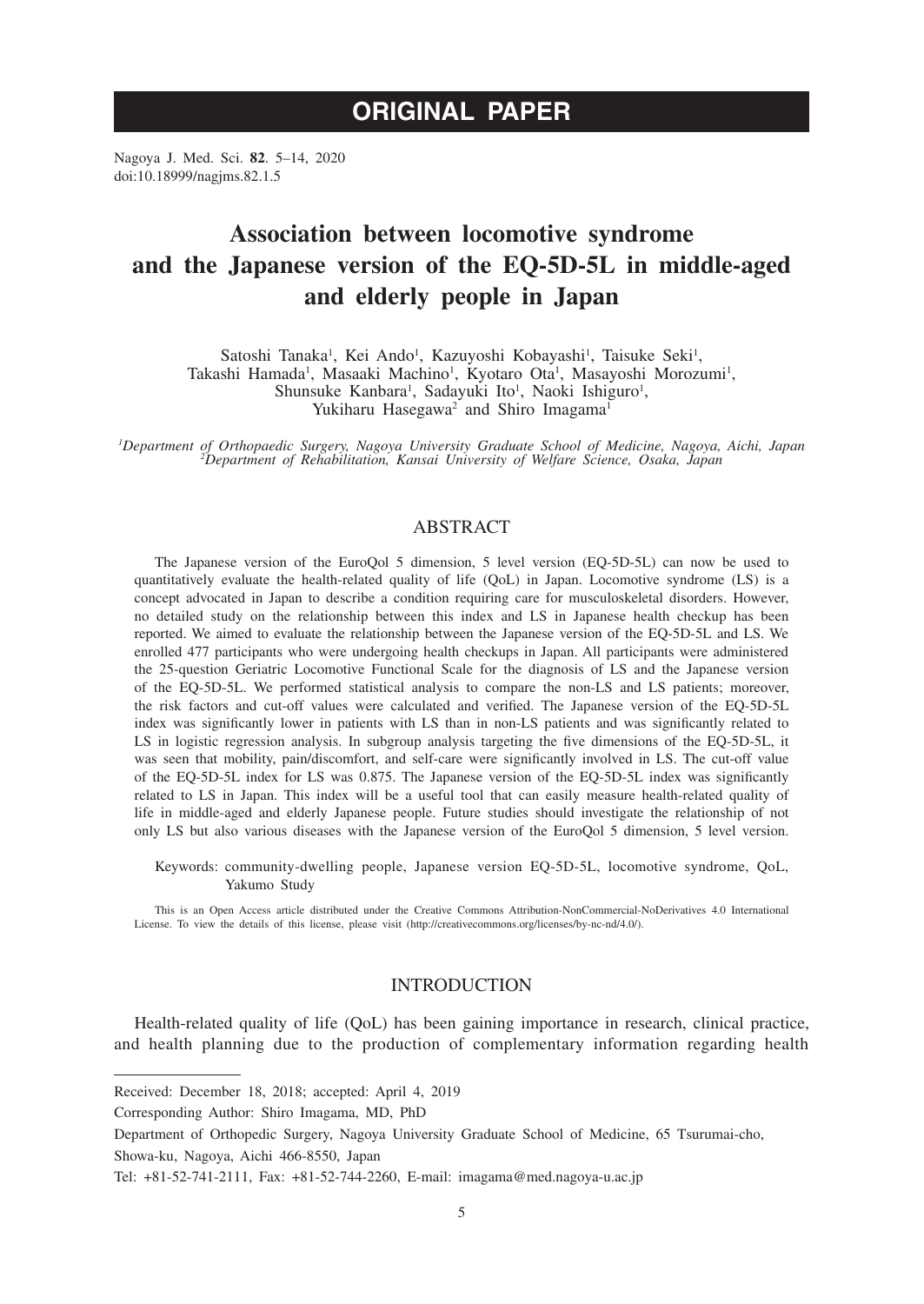indicators relevant to morbidity and mortality.<sup>1,2</sup> Evaluating the general health of the population is a specific application proposed for health-related QoL instruments.3 The EuroQol 5 dimension (EQ-5D) is a questionnaire for quantitatively evaluating QoL in various health conditions. The Japanese version of the three-level EQ-5D (EQ-5D-3L) was completed in 1997 and certified as an official version by the EuroQol Group.<sup>4</sup> It is based on an interview survey conducted in the general population using the time trade-off method.5 The EQ-5D-3L is a simple, five-dimensional scale. However, because only three levels can be distinguished for each health condition, the sensitivity is insufficient and the ceiling effect, which results in high scores for responses, was found to be a problem. To solve these problems, the EuroQol Group made it possible to calculate a more detailed QoL index by increasing the number of levels for each dimension from three to five. However, since the scoring algorithm of the EQ-5D-5L is created independently by each country, the QoL index calculated for the same health condition varies among countries.

In 2015, the Japanese scoring algorithm of the EQ-5D-5L was reported and the Japanese version of the EQ-5D-5L became available. With the aging of the general population in Japan, the promotion of musculoskeletal health and improvements in life expectancy have become important public health issues. In 2007, the Japanese Orthopedic Association proposed the concept of locomotive syndrome (LS) to identify individuals with musculoskeletal disorders who are at high risk of requiring long-term care at some point. The 25-question Geriatric Locomotive Function Scale (GLFS-25) was developed as an evidence-based screening tool to quantify LS. The validity and reliability of this scale have been confirmed.7 In recent years, several studies investigating the relationship between LS and health-related QoL have been reported, and it is known that patients diagnosed with LS have significantly lower OoL scores.<sup>7-9</sup> However, to our knowledge, there is no report investigating the relationship between LS and the Japanese version of the EQ-5D-5L in Japanese people. With this in mind, the aim of our study was to evaluate the relationship between LS and the Japanese version of the EQ-5D-5L administered during general health checkups in Japan. This represents the first report of its kind. The study also aimed to determine the cut-off value of the EQ-5D-5L index for LS.

# MATERIALS AND METHODS

#### *Participants*

The participants were healthy Japanese middle-aged and elderly adults who attended an annual public health check-up provided by the local government in Japan in 2018. This checkup has been held annually since 1982 in the town of Yakumo in a rural area of southern Hokkaido, Japan, with the data forming the basis of the Yakumo Study, which includes voluntary orthopedic assessment and physical function examinations in addition to internal medical examinations, psychological tests, and a health-related QoL survey.10-17

The inclusion criteria for this study were as follows: completion of all questions on the GLFS-25 and the Japanese version of the EQ-5D-5L. The exclusion criteria were as follows: a history of spinal, hip, or knee surgery; severe knee injury; severe osteoarthritis; history of fracture of the hip and spine; and treatment for diabetes, kidney disease, or heart disease.

Among the 546 individuals who participated in the annual check-up in 2018, 483 participants fully completed the Japanese version of the EQ-5D-5L and GLFS-25 survey. Of these 483 participants, six were subsequently excluded due to the above-mentioned criteria. Therefore, 477 participants were finally included in the study. The study protocol was approved by the ethics committee for human research and the institutional review board at our university. All participants provided written informed consent. The study procedures were carried out in accordance with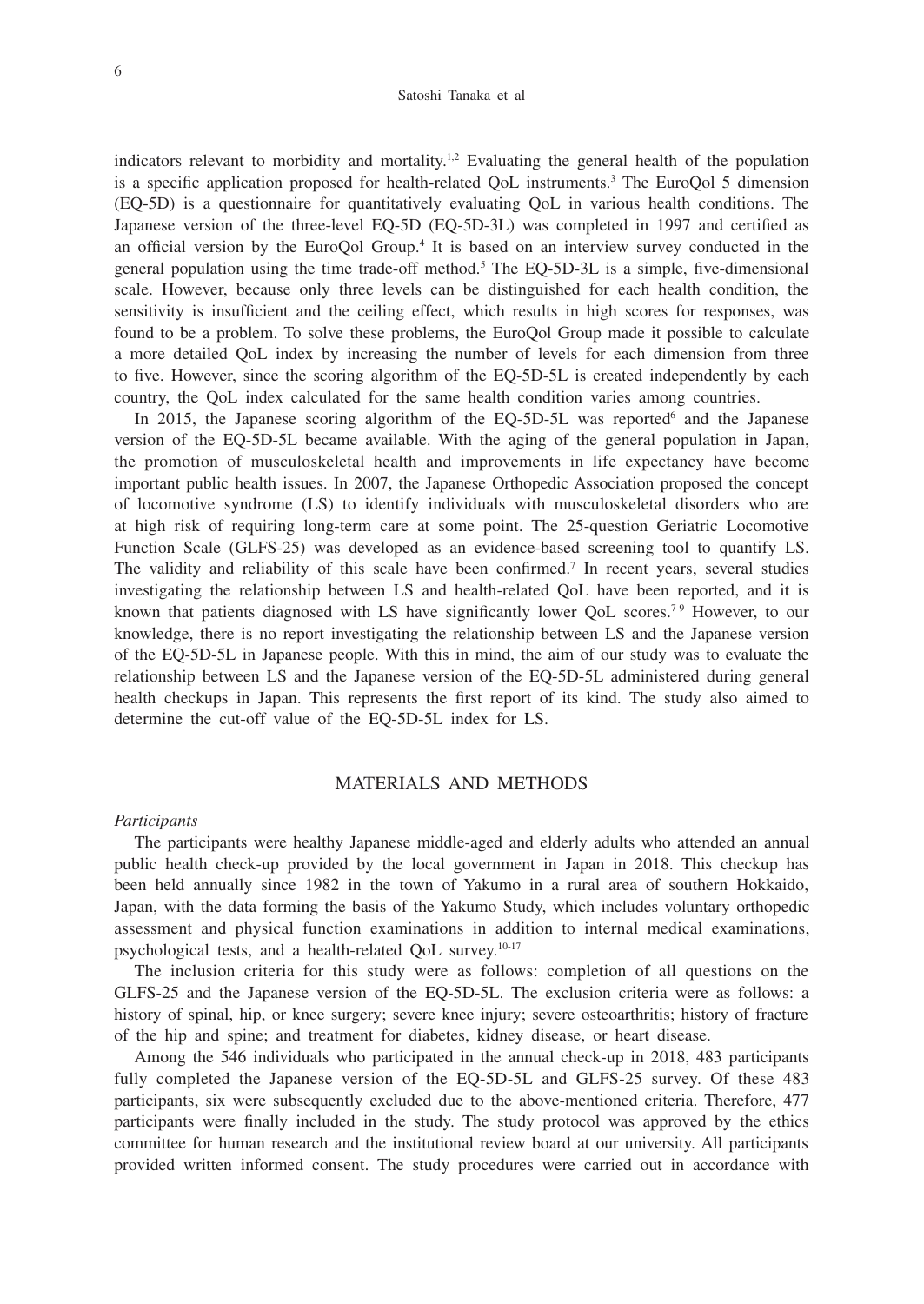7

the principles of the Declaration of Helsinki.

#### *GLFS-25*

The GLFS-25 is a self-administered questionnaire consisting of 25 items graded on a 5-point scale, from no impairment (0 points) to severe impairment (4 points). The sum of the 25 item scores yields a total possible score in the range 0–100, with increasing values indicating increasing severity of LS. The validity and reliability of this new index have been reported to be satisfactory, with a score cut-off of ≥16 points indicative of LS and with individuals with a GLFS-25 score  $\leq$ 15 points classified into the non-LS group.<sup>7</sup> For this study, we used the Japanese version of the GLFS-25, the Locomo 25.

## *EQ-5D-5L*

The EQ-5D-5L18 is a self-administered questionnaire and descriptive system comprising five dimensions (mobility, self-care, usual activities, pain/discomfort, and anxiety/depression), each with five levels of severity (no problems, slight problems, moderate problems, severe problems, and extreme problems). The responses for the five dimensions can be combined into a 5-digit number describing the respondent's health state (from "11111" meaning no problems at all to "55555" meaning extreme problems in all five dimensions). A total of 3,125 possible health states are defined in this way. Health states may be converted into a single health index by applying a formula that attaches values (also called weights) to each response. To obtain the EQ-5D-5L index, we used the Japanese version of the  $EQ-5D-5L^{19}$  value, which is estimated using the crosswalk methodology developed by the EuroQol Group.20

# *Average percent body fat measurement*

The Inbody 770 BIA unit (Inbody Co., LTD, Seoul, Korea) was used, which differentiates tissues (such as fat, muscle, and bone) based on their electrical impedance. Individuals grasped the handles of the analyzer, in which electrodes are embedded, and stood on the platform, with the soles of the feet in contact with electrodes (two electrodes for each foot and hand).

#### *Statistical Analysis*

Statistical analyses were performed with SPSS version 25.0 for Mac (SPSS Inc., Chicago, IL, USA). Continuous variables are expressed as means (standard deviation: SD) and categorical variables as percentages. The Mann-Whitney *U*-test and Fisher's exact test were used to examine the differences in variables between male and female participants. Participants were classified into the LS and non-LS groups based on a GLFS-25 cut-off score of ≥16 points. To compare variables between the non-LS and LS groups, the Mann-Whitney *U*-test, Fisher's exact test, and generalized linear model (GLM) were used. GLM analysis was used to adjust for age and sex, which are known factors related to  $LS^{21,22}$  To determine the risk factors associated with LS, logistic regression analysis with the step-wise method was performed. All variables  $(p \lt 0.25)$ that showed a certain degree of difference in univariate analysis were used as covariates. To identify the cut-off value of EQ-5D-5L index for LS, Youden's Index<sup>23</sup> was used with a receiver operating characteristics (ROC) curve. In all analyses, p-values <0.05 were considered statistically significant.

# RESULTS

The baseline characteristics of the study participants are summarized in Table 1. The average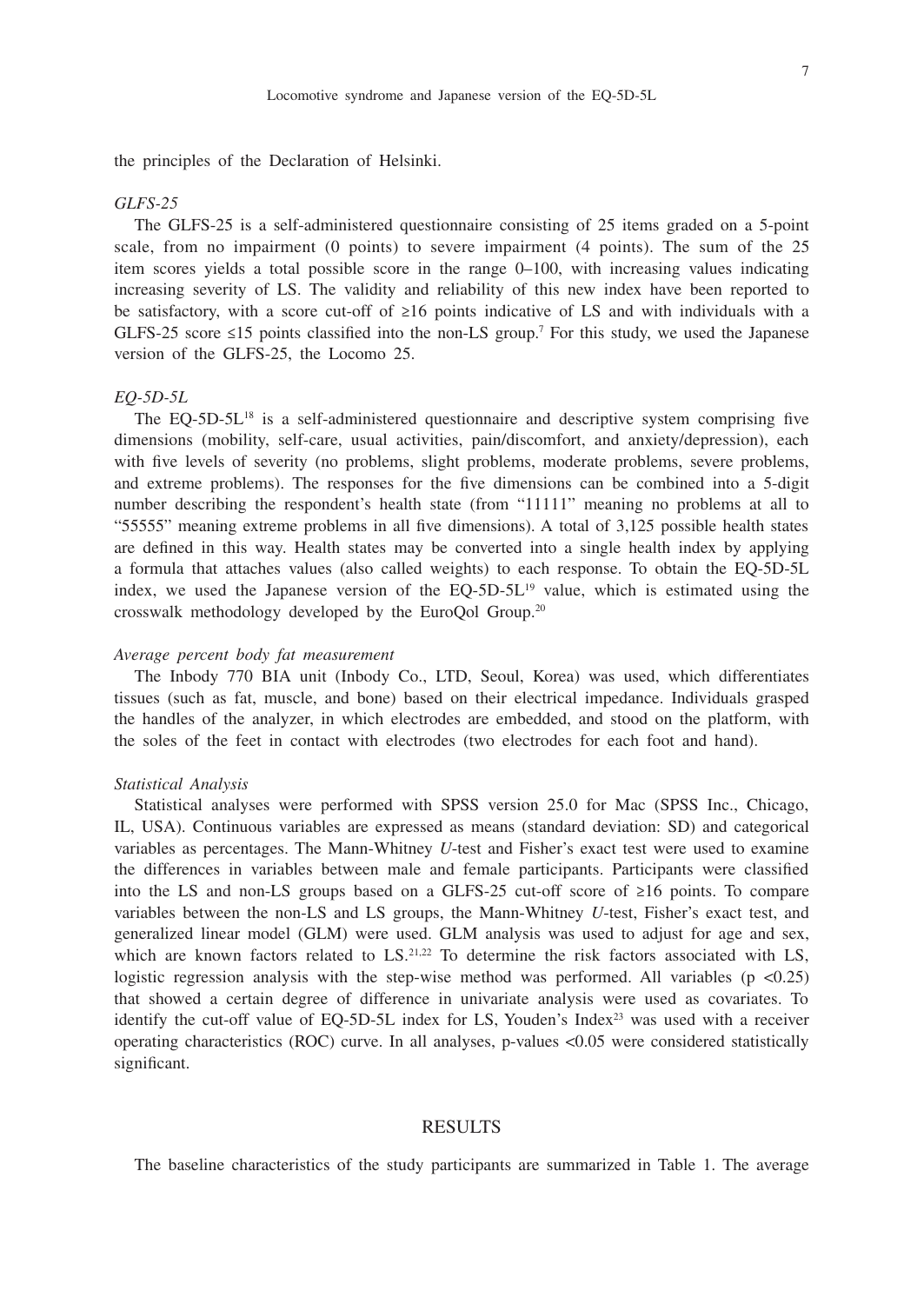| Variables                  | Total        | Male         | Female       | p-value     |
|----------------------------|--------------|--------------|--------------|-------------|
| Number of participants     | 477          | 196          | 281          |             |
| Age (years)                | 64.1(10.1)   | 65.8(9.6)    | 62.9(10.2)   | $0.003**$   |
| $BMI$ (kg/m <sup>2</sup> ) | 23.6(3.6)    | 24.5(3.2)    | 23.0(3.7)    | $<0.001***$ |
| PBF $(\%)$                 | 29.2(7.1)    | 24.1(4.6)    | 32.7(6.4)    | $<0.001***$ |
| EQ-5D-5L index             | 0.886(0.117) | 0.884(0.128) | 0.888(0.109) | 0.84        |
| EO-5D-5L dimensions        |              |              |              |             |
| Mobility                   | 1.22(0.57)   | 1.26(0.60)   | 1.20(0.56)   | 0.16        |
| Self-care                  | 1.05(0.29)   | 1.07(0.37)   | 1.03(0.21)   | 0.21        |
| Usual activities           | 1.16(0.50)   | 1.16(0.50)   | 1.16(0.50)   | 0.79        |
| Pain/discomfort            | 1.78(0.75)   | 1.77(0.77)   | 1.79(0.73)   | 0.59        |
| Anxiety/depression         | 1.25(0.59)   | 1.26(0.66)   | 1.25(0.55)   | 0.60        |
| GLFS-25                    | 7.2(8.5)     | 6.4(9.3)     | 7.8(7.8)     | $0.001**$   |
| Prevalence of LS $(\%)$    | 12.6         | 9.2          | 14.9         | 0.069       |

**Table 1** Demographic, EQ-5D-5L index, and GLFS-25 data of the participants

\*\*<0.01, \*\*\*<0.001, Mann-Whitney *U*-test, Fisher's exact test.

Parameter values are shown as the mean (standard deviation) or numbers.

Bold indicates a statistically significant difference.

BMI, body mass index; PBF, percent body fat; EQ-5D-5L, EuroQol 5 dimension, 5 level version; GLFS-25, 25-question geriatric locomotive function scale; LS, locomotive syndrome.

age of the 477 participants was 64.1 years (range: 40–88; SD: 10.1); 196 were male and 281 were female. The average body mass index  $(BMI)$  was 23.6 kg/m<sup>2</sup> and average percent body fat (PBF) was 29.2%. Significant differences were observed between male and female participants for all variables except for EQ-5D-5L and the prevalence of LS.

Comparative study data for the non-LS and LS groups are summarized in Table 2. Although age (p = 0.004), PBF (p = 0.012), EQ-5D-5L index (p < 0.001), and EQ-5D-5L severity for all five dimensions  $(p < 0.001)$  were different between the non-LS and LS groups, sex and BMI were not significantly different. Furthermore, controlling for age and sex revealed a significant difference between the two groups for the same variable.

A summary of the logistic regression analysis for risk factors of LS is shown in Table 3. Covariates included age, sex, BMI, PBF, and EQ-5D-5L index. This analysis showed that EQ-5D-5L index (odds ratio  $[OR] < 0.001$ ; p < 0.001), age (OR = 1.052; p = 0.008), and male sex (OR =  $0.366$ ; p =  $0.011$ ) were significant risk factors for LS.

In addition, in subgroup analysis of the five dimensions of EQ-5D-5L, we investigated which dimensions were related to LS using logistic regression analysis (Table 4). Mobility ( $OR = 4.293$ ;  $p < 0.001$ ), pain/discomfort (OR = 3.283;  $p < 0.001$ ), and self-care (OR = 5.338;  $p = 0.030$ ) were significantly related to LS.

The ROC curve for the predictive value of the EQ-5D-5L index for the presence or absence of LS had an area under the curve (AUC) of 0.867 (Fig. 1, Table 5). Based on Youden's index,<sup>23</sup> the cut-off value of EQ-5D-5L index was determined to be 0.875 for LS. An EQ-5D-5L index of <0.875 indicated the presence of LS with 85.0% sensitivity, 73.4% specificity, 31.6% positive predictive value, 96.9% negative predictive value, and 73.8% correct diagnosis rate (Fig. 1, Table 5, 7). The participants were divided into two groups (low and high) and compared using this cut-off value. As a result, there was no significant difference in age, sex, BMI, and PBF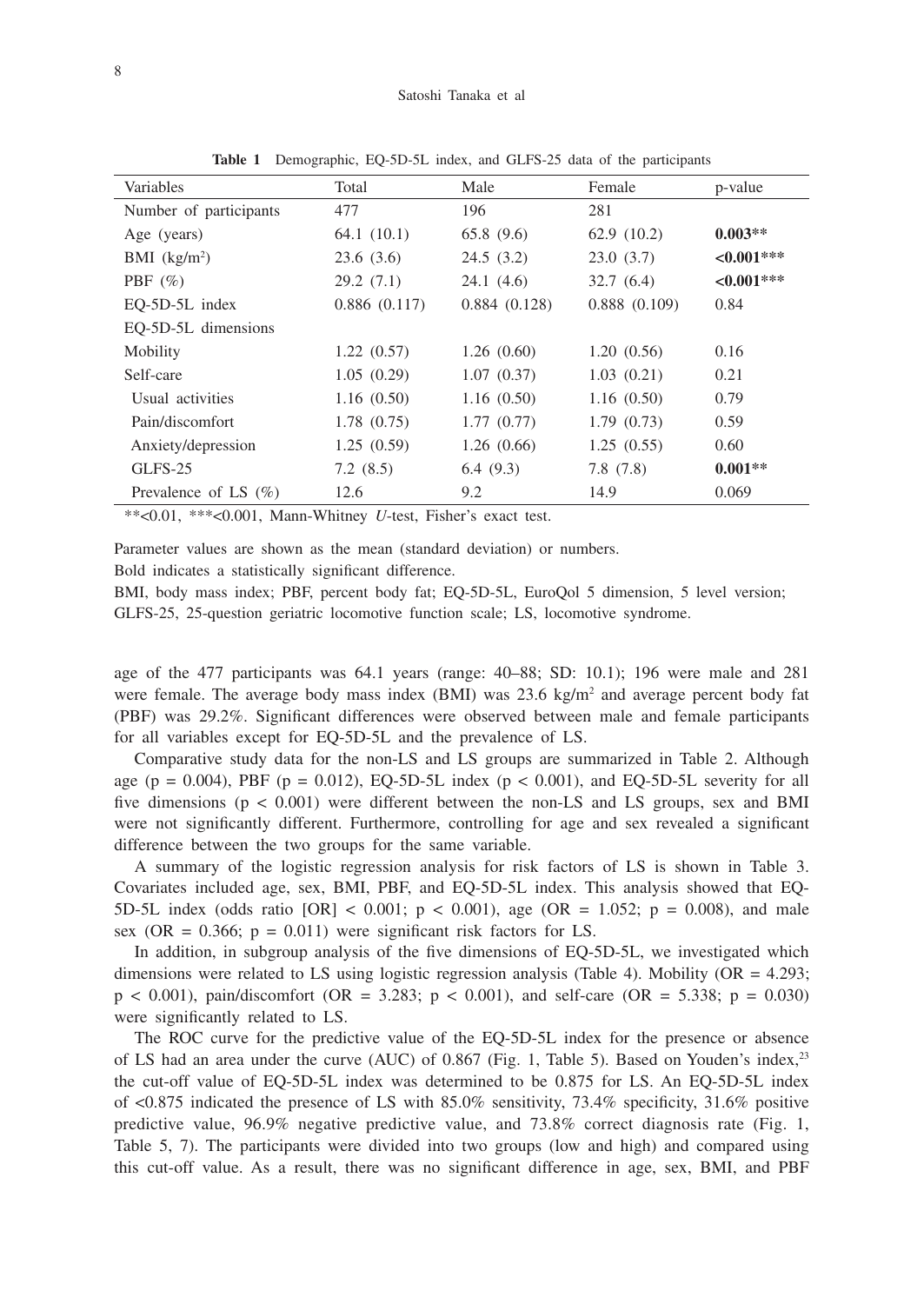Locomotive syndrome and Japanese version of the EQ-5D-5L

|                                                                                                                  | Non-adjusted |             |           | Age and sex-adjusted                                                                        |            |               |
|------------------------------------------------------------------------------------------------------------------|--------------|-------------|-----------|---------------------------------------------------------------------------------------------|------------|---------------|
| Variables                                                                                                        | $non-LS$     | LS.         | p-value   | Non-LS                                                                                      | LS         | p-value       |
|                                                                                                                  | $(N = 417)$  | $(N = 60)$  |           | $(N = 417)$                                                                                 | $(N = 60)$ |               |
| Age (years)                                                                                                      | 63.6(10.0)   | 67.6 (10.3) | $0.004**$ |                                                                                             |            |               |
| Sex (male/female)                                                                                                | 110/155      | 11/19       | 0.069     |                                                                                             |            |               |
| BMI $(kg/m2)$                                                                                                    | 23.5(3.5)    | 24.2(3.9)   | 0.12      | 23.7(0.2)                                                                                   | 24.4(0.5)  | 0.18          |
| PBF $(\% )$                                                                                                      | 28.9(7.0)    | 31.1(7.8)   | $0.012*$  | 28.0(0.4)                                                                                   | 30.3(0.8)  | $0.012*$      |
| EQ-5D-5L index                                                                                                   |              |             |           | 0.910 (0.08) 0.718 (0.18) $\langle 0.001***$ 0.911 (0.006) 0.712 (0.013) $\langle 0.001***$ |            |               |
| EO-5D-5L dimensions                                                                                              |              |             |           |                                                                                             |            |               |
| Mobility                                                                                                         | 1.11(0.36)   | 2.02(1.00)  |           | $\leq 0.001$ *** 1.11 (0.03)                                                                | 2.03(0.06) | ${<}0.001***$ |
| Self-care                                                                                                        | 1.01(0.10)   | 1.32(0.73)  |           | $\leq 0.001$ *** 1.01 (0.01)                                                                | 1.39(0.02) | ${<}0.001***$ |
| Usual activities                                                                                                 | 1.07(0.31)   | 1.77(0.95)  |           | $\leq 0.001$ *** 1.08 (0.03)                                                                | 1.79(0.05) | $<0.001***$   |
| Pain/discomfort                                                                                                  | 1.67(0.64)   | 2.60(0.92)  |           | $\leq 0.001$ *** 1.66 (0.04)                                                                | 2.59(0.09) | ${<}0.001***$ |
| Anxiety/depression                                                                                               | 1.18(0.48)   | 1.75(0.95)  |           | $\leq 0.001$ *** 1.17 (0.03)                                                                | 1.79(0.07) | $<0.001***$   |
| $*$ $\alpha$ 05 $*$ $\alpha$ 01 $*$ $*$ $\alpha$ 001 M <sub>onn</sub> Whitney <i>U</i> test. Fisher's exact test |              |             |           |                                                                                             |            |               |

**Table 2** Comparison between the non-LS and LS groups

\*<0.05, \*\*<0.01, \*\*\*<0.001, Mann-Whitney *U*-test, Fisher's exact test.

Parameter values are shown as the mean (standard deviation) or numbers for non-adjusted data and corrected mean (standard error) or numbers of the mean for age and sex-adjusted data. Bold indicates a statistically significant difference.

BMI, body mass index; PBF, percent body fat; EQ-5D-5L, EuroQol 5 dimension, 5 levels version; LS, locomotive syndrome.

| <b>Variables</b> | Coefficient $(\beta)$ | Odds ratio | 95% CI                    | p-value     |
|------------------|-----------------------|------------|---------------------------|-------------|
| $EO-5D-5L$ index | $-15.188$             | < 0.001    | $\leq 0.001 - \leq 0.001$ | $<0.001***$ |
| Age              | 0.051                 | 1.052      | $1.013 - 1.093$           | $0.008**$   |
| Sex (male)       | $-1.006$              | 0.366      | $0.168 - 0.797$           | $0.011*$    |

**Table 3** Logistic regression model for the prediction of LS

 $*<0.05$ ,  $*<0.01$ ,  $*<0.001$ 

All variables ( $p \le 0.25$ ) that showed a certain degree of difference in univariate analysis were used as covariates. The dependent variable was the LS. Covariates were age, sex, BMI, PBF, and EQ-5D-5L index.

LS, locomotive syndrome; EQ-5D-5L, EuroQol 5 dimensions, 5 level version; BMI, body mass index; PBF, percent body fat; CI, confidence interval.

**Table 4** Logistic regression model for the prediction of LS in subgroup analysis

| <b>Variables</b> | Coefficient $(\beta)$ | Odds ratio | 95% CI          | p-value          |
|------------------|-----------------------|------------|-----------------|------------------|
| Mobility         | 1.457                 | 4.293      | 2.556-7.211     | $\leq 0.001$ *** |
| Pain/discomfort  | 1.189                 | 3.283      | $2.020 - 5.336$ | $<0.001***$      |
| Self-care        | .675                  | 5.338      | 1.179–24.163    | $0.030*$         |

 $*<0.05$ ,  $**<0.001$ 

All variables ( $p < 0.25$ ) that showed a certain degree of difference in univariate analysis were used as covariates. The dependent variable was LS. Covariates were EQ-5D-5L dimensions (mobility, self-care, usual activities, pain/discomfort, and anxiety/depression).

LS, locomotive syndrome; CI, confidence interval; EQ-5D-5L, EuroQol 5 dimensions, 5 level version.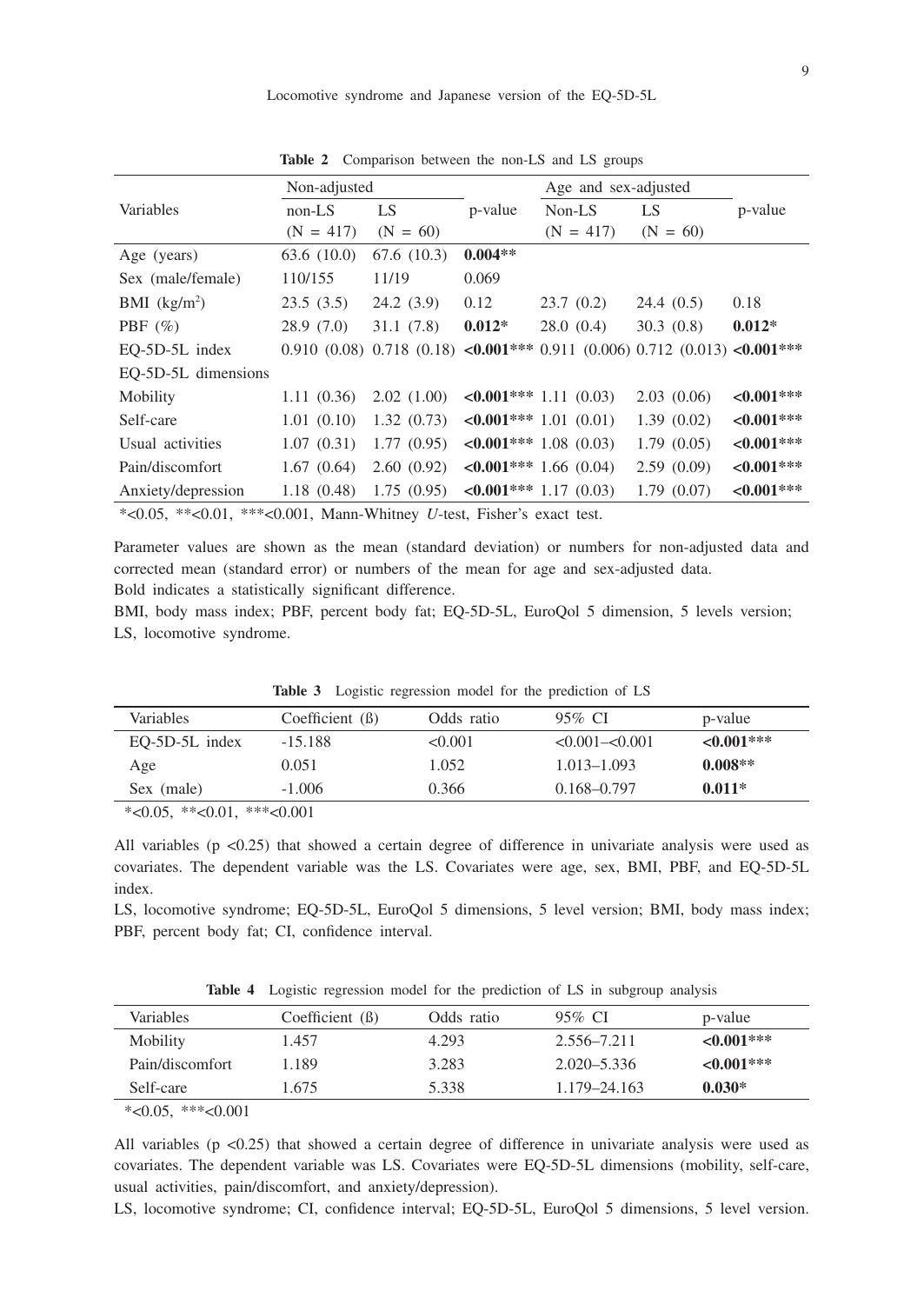#### Satoshi Tanaka et al



**Fig. 1** Receiver operating characteristic (ROC) curve of the EuroQol 5 dimension, 5 level version (EQ-5D-5L) index and locomotive syndrome (LS) with an area under the curve (AUC) of 0.618, sensitivity of 85%, and specificity of 73.4%

**Table 5** The AUC, cut-off value, sensitivity, and specificity of the EQ-5D-5L index for the presence or absence of LS

| AUC-  | SЕ    | p-value | 95% CI      | Cut-off value | Sensitivity, specificity $(\%)$ |
|-------|-------|---------|-------------|---------------|---------------------------------|
| 0.867 | 0.027 | < 0.001 | 0.814–0.919 | 0.875         | 85.0, 73.4                      |

AUC, area under curve; EQ-5D-5L, EuroQol 5 dimensions, 5 level version; LS, locomotive syndrome; SE, standard error; CI, confidence interval.

| <b>Table 6</b> Comparison of demographic and GLFS-25 data between individuals with a |                                                       |  |  |  |  |
|--------------------------------------------------------------------------------------|-------------------------------------------------------|--|--|--|--|
|                                                                                      | low $(<0.875)$ and high $(\geq 0.875)$ EQ-5D-5L index |  |  |  |  |

| Variables         | $EO-5D-5L$ index |                  |               |
|-------------------|------------------|------------------|---------------|
|                   | low $(N = 158)$  | high $(N = 319)$ | p-value       |
| Age (years)       | 64.6 (10.3)      | 63.8 (10.0)      | 0.45          |
| Sex (male/female) | 68/90            | 128/191          | 0.55          |
| BMI $(kg/m2)$     | 23.9(3.8)        | 23.5(3.5)        | 0.25          |
| PBF $(\% )$       | 29.4 (7.2)       | 29.1(7.1)        | 0.48          |
| GLFS-25           | 13.4(11.0)       | 4.2 $(4.4)$      | ${<}0.001***$ |

\*\*\*<0.001, Mann-Whitney *U*-test, Fisher's exact test.

Parameter values are shown as mean (SD).

Bold indicates the significant difference.

EQ-5D-5L, EuroQol 5 dimensions, 5 level version; BMI, body mass index; GLFS-25, 25-question geriatric locomotive function scale.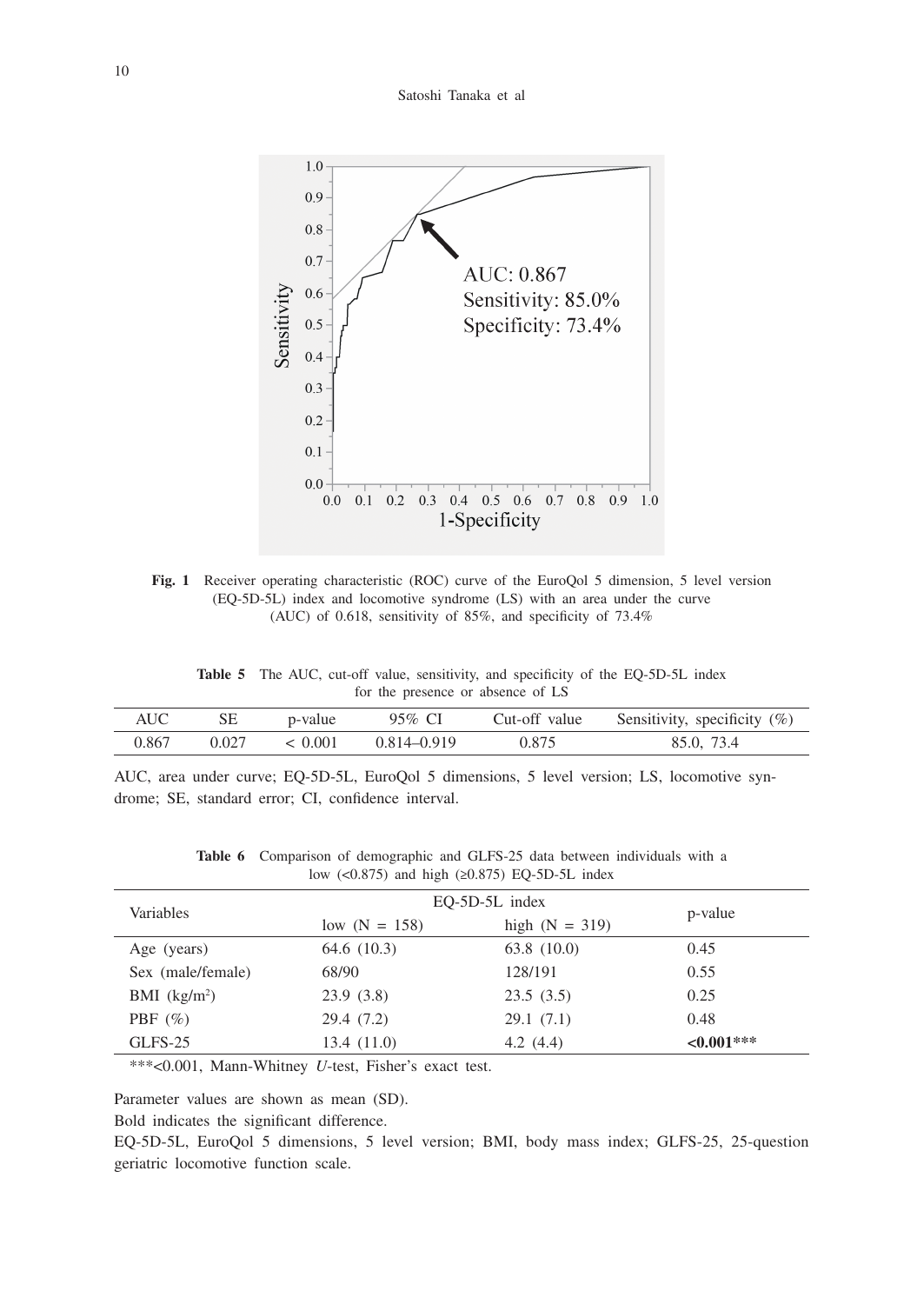|                 |            |  |                              |     |      |     | EQ-5D-5L index LS non-LS Total p-value Risk ratio Odds ratio PPV $(\%)$ NPV $(\%)$ Correct diagnosis rate $(\%)$ |
|-----------------|------------|--|------------------------------|-----|------|-----|------------------------------------------------------------------------------------------------------------------|
| L <sub>ow</sub> | 50 108 158 |  |                              |     |      |     |                                                                                                                  |
| High            | 10 309 319 |  |                              |     |      |     |                                                                                                                  |
| Total           | 60 417     |  | $477 \leq 0.001 \qquad 10.1$ | 143 | 31.6 | 969 | 75.3                                                                                                             |

**Table 7** Cross-tabulation of LS and non-LS cases and the low  $\langle \langle 0.875 \rangle$  and high  $\langle \ge 0.875 \rangle$  EQ-5D-5L groups

Fisher's exact test.

Bold indicates a statistically significant difference.

EQ-5D-5L, EuroQol 5 dimensions, 5 level version; LS, locomotive syndrome; PPV, positive predictive value;

NPV, negative predictive value.

between the two groups (Table 6). However, there was a significant relationship between low EQ-5D-5L index and LS ( $p < 0.001$ ; Table 6,7). The risk ratio of LS among individuals with a low EQ-5D-5L index was 10.1, with an OR of 14.3 (Table 7).

#### DISCUSSION

This is the first report to examine the relationship between LS, which is a concept proposed in Japan, and the Japanese version of the EQ-5D-5L in Japanese people involved in a largescale general health check-up. In this study, we demonstrated that the Japanese version of the EQ-5D-5L index was significantly related to LS. Among the five dimensions of the EQ-5D-5L, those that were particularly related to LS were mobility, pain/discomfort, and self-care. The cut-off value was 0.875, the sensitivity was 85%, and the specificity was 73.4%, indicating the usefulness of this measure.

Since the concept of LS was announced, research on LS has been conducted using various approaches.<sup>21,22,24</sup> Regarding health-related QoL, the association with the EQ-5D-3L<sup>7,9</sup> and SF-368 has been reported and a relationship between reduced QoL and LS has been described. Furthermore, the EQ-5D-3L has been reported to be associated not only with LS but also with various diseases, such as osteoarthritis and osteoporosis.<sup>25,26</sup> However, the EQ-5D-5L has not been developed extensively and there are still few reports regarding its use. Therefore, this paper can serve as a reference to researchers hoping to investigate the relationship between other diseases and the Japanese version of the EQ-5D-5L.

It has been reported that the concept of LS strongly reflects musculoskeletal disorders and is often found in elderly people and women.21,22 Therefore, when comparing and examining LS, it is necessary to consider the influence of age and sex. In this study, the EQ-5D-5L index was significantly lower in the LS group than in the non-LS group, and similar results were obtained after correcting for age and sex using statistical methods. Furthermore, in order to account for bias in the demographic data, not only age and gender but also BMI and PBF were added as independent variables in logistic regression analysis. This analysis showed that lower EQ-5D-5L index, which is indicative of low health-related QoL, is significantly associated with LS. In addition, among the five dimensions of the EQ-5D-5L, mobility, pain/discomfort, and self-care were significantly related to LS. In other words, higher scores in these dimensions were associated with the presence of LS. This result has not been reported previously. In the future, it is important to focus on not only the EQ-5D-5L index but also each of the five dimensions separately.

In previous studies, cut-off values of the EQ-5D-3L index for various diseases have been reported. Morgan et al<sup>27</sup> reported a mean EQ-5D-3L index for diabetes without vascular complica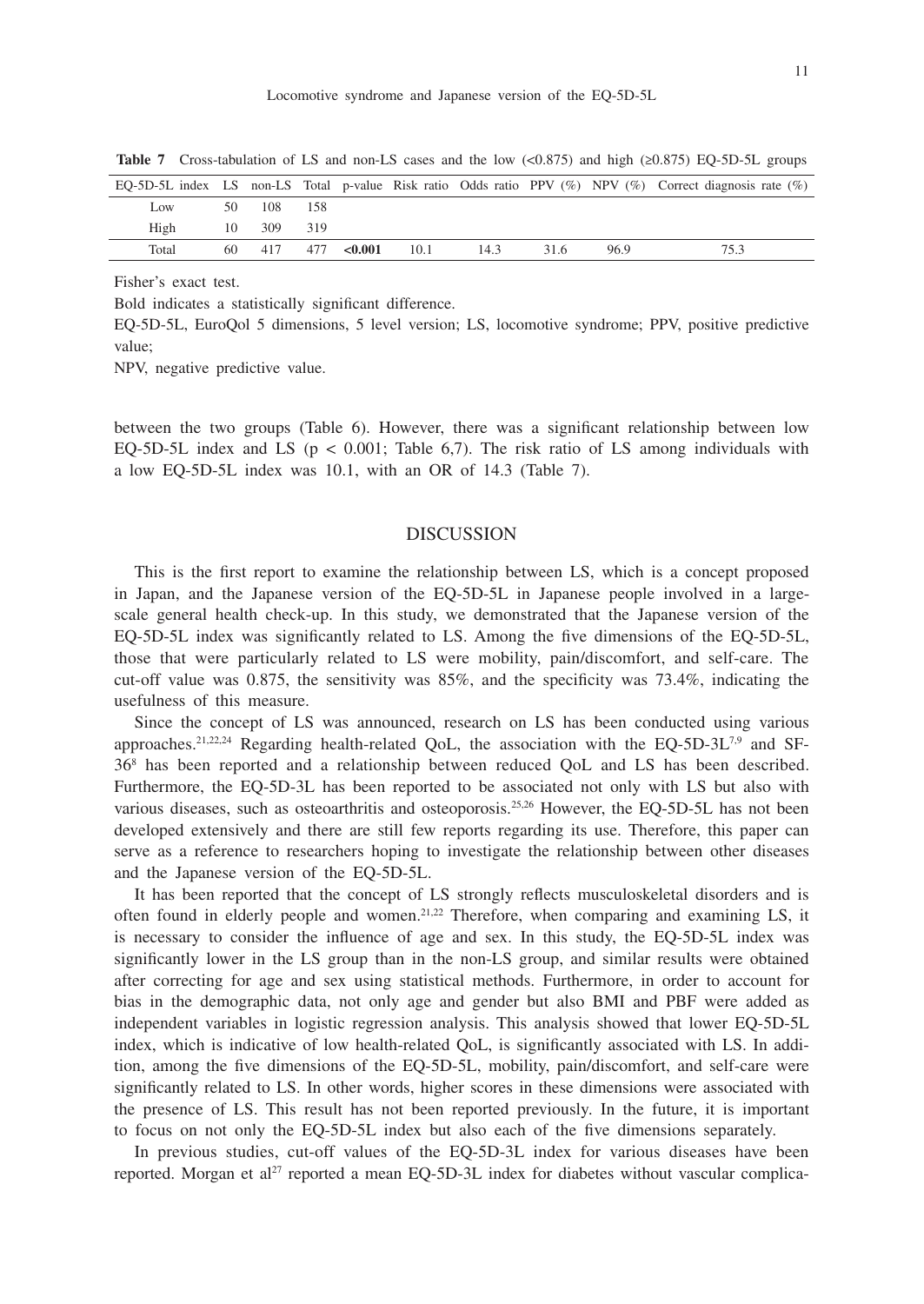tions of 0.735, and Dhillon et al<sup>25</sup> reported that the mean EQ-5D-3L index for patients with osteoporosis is 0.65. Iizuka et al<sup>9</sup> reported that the mean EQ-5D-3L index for patients suspected of having LS based on the use of "loco-check" was 0.76. In this study, the cut-off value of the Japanese version of the EQ-5D-5L for LS was 0.875. There are differences in the target disease between the 3L and 5L versions and the Japanese version. However, our impression was that the cut-off value was relatively high. The reason for this is that in this study, not all residents took part in the study. The participants were health check-up examiners, suggesting that they might be more interested in health than the general population. However, the AUC of the ROC curve was very high (0.867), suggesting that the data were reliable.

There are several limitations to this study that should be identified. First, our study sample was drawn exclusively from a rural area, where the living and working environment is likely to contribute to the risk of LS. Second, we did not include data regarding physical function, muscular strength, or muscle mass. Third, there is a possibility that several complicated conditions such as chronic physical and mental diseases have not been investigated in detail. Finally, this was a cross-sectional study. Thus, a longitudinal study is necessary in order to clarify whether there is a causal relationship between LS and the factors assessed using the EQ-5D-5L. Based on the results of this research, we plan to perform a longitudinal study in the future.

In conclusion, this study assessed the relationship between LS and the Japanese version of the EQ-5D-5L in middle-age and elderly Japanese people. Low EQ-5D-5L index was significantly associated with LS and was also a significant risk factor for LS. This is the first study to report these findings. Among the five dimensions of the EQ-5D-5L, mobility, pain/discomfort, and selfcare were particularly related to LS. The cut-off value of EQ-5D-5L index for LS formulated from the ROC curve was 0.875: the AUC was 0.867, sensitivity 85%, and specificity 73.4%. The risk ratio for individuals with an EQ-5D-5L index <0.875 having LS was 10.1, with an OR of 14.3. The Japanese version the EQ-5D-5L is a useful tool that can easily measure health-related QoL in middle-aged and elderly people. Based on the present results, it will be helpful in the future to investigate the relationship between not only LS but also various diseases and the Japanese version of the EQ-5D-5L.

## ACKNOWLEDGMENTS

We are grateful to the staff of the Comprehensive Health Care Program held in Yakumo, Hokkaido, and Ms. Aya Hemmi and Ms. Hiroko Ino of Nagoya University for their assistance throughout this study.

# CONFLICT OF INTEREST

This study was supported by the Japanese Ministry of Health, Labor, and Welfare Grants-in Aid for Scientific Research (C) (18K09102). No other funds were received in support of this work. The authors report no conflict of interest except for this national grant.

# REFERENCES

- 1) Black N. Patient reported outcome measures could help transform healthcare. *BMJ*. 2013;346:f167.
- 2) Garratt A, Schmidt L, Mackintosh A, Fitzpatrick R. Quality of life measurement: bibliographic study of patient assessed health outcome measures. *BMJ*. 2002;324(7351):1417.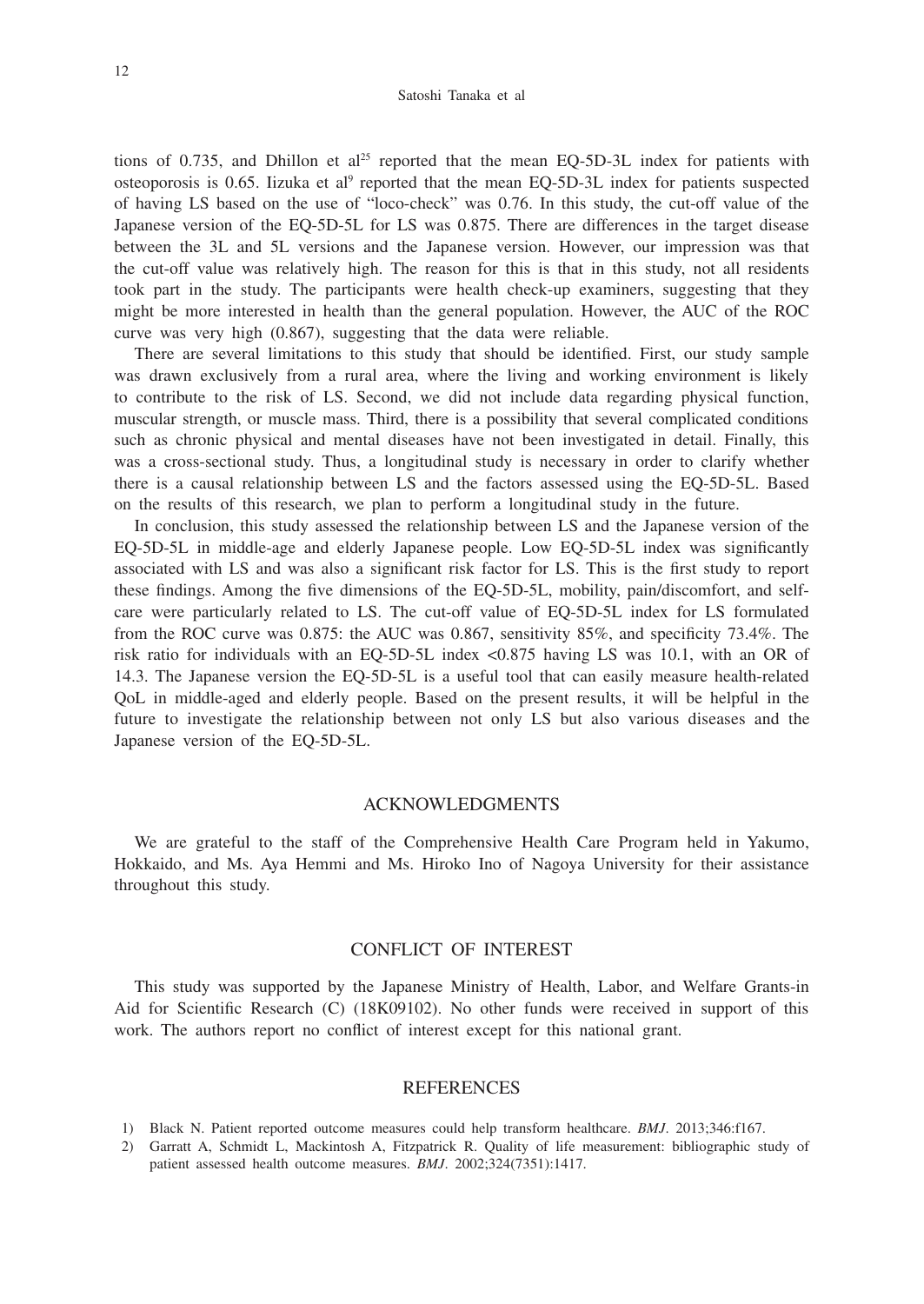- 3) Aaronson N, Alonso J, Burnam A, et al. Assessing health status and quality-of-life instruments: attributes and review criteria. *Qual Life Res*. 2002;11(3):193–205.
- 4) Brauer CA, Rosen AB, Greenberg D, Neumann PJ. Trends in the measurement of health utilities in published cost-utility analyses. *Value Health*. 2006;9(4):213–218.
- 5) Tsuchiya A, Ikeda S, Ikegami N, et al. Estimating an EQ-5D population value set: the case of Japan. *Health Econ*. 2002;11(4):341–353.
- 6) Ikeda S, Shiroiwa T, Igarashi I, et al. Developing a Japanese version of the EQ-5D-5L value set [in Japanese]. *J Natl Inst Public Health*. 2015;64(1):47–55.
- 7) Seichi A, Hoshino Y, Doi T, Akai M, Tobimatsu Y, Iwaya T. Development of a screening tool for risk of locomotive syndrome in the elderly: the 25-question Geriatric Locomotive Function Scale. *J Orthop Sci*. 2012;17(2):163–712.
- 8) Hirano K, Imagama S, Hasegawa Y, Ito Z, Muramoto A, Ishiguro N. The influence of locomotive syndrome on health-related quality of life in a community-living population. *Mod Rheumatol*. 2013;23(5):939–944.
- 9) Iizuka Y, Iizuka H, Mieda T, Tajika T, Yamamoto A, Takagishi K. Association between "loco-check" and EuroQol, a comprehensive instrument for assessing health-related quality of life: a study of the Japanese general population. *J Orthop Sci*. 2014;19(5):786–791.
- 10) Tanaka S, Ando K, Kobayashi K, et al. A low phase angle measured with bioelectrical impedance analysis is associated with osteoporosis and is a risk factor for osteoporosis in community-dwelling people: the Yakumo study. *Arch Osteoporos*. 2018;13(1):39.
- 11) Tanaka S, Ando K, Kobayashi K, et al. The decrease in phase angle measured by bioelectrical impedance analysis reflects the increased locomotive syndrome risk in community-dwelling people: the Yakumo study. *Mod Rheumatol*. 2019;29(3):496–502. doi: 10.1080/14397595.2018.1469582.
- 12) Tanaka S, Ando K, Kobayashi K, et al. The decreasing phase angles of the entire body and trunk during bioelectrical impedance analysis are related to locomotive syndrome. *J Orthop Sci*. 2019;24(4):720–724. doi: 10.1016/j.jos.2018.12.016.
- 13) Tanaka S, Ando K, Kobayashi K, et al. Utility of the serum cystatin c level for diagnosis of osteoporosis among middle-aged and elderly people. *Biomed Res Int*. 2019;2019:5046852.
- 14) Imagama S, Hasegawa Y, Matsuyama Y, et al. Influence of sagittal balance and physical ability associated with exercise on quality of life in middle-aged and elderly people. *Arch Osteoporos*. 2011;6(1–2):13–20.
- 15) Tanaka S, Ando K, Kobayashi K, et al. Increasing postural sway in balance test is related to locomotive syndrome risk: a cross-sectional study. *J Orthop Sci*. 2019;24(5):912–917. doi: 10.1016/j.jos.2019.01.011.
- 16) Imagama S, Hasegawa Y, Ando K, et al. Staged decrease of physical ability on the locomotive syndrome risk test is related to neuropathic pain, nociceptive pain, shoulder complaints, and quality of life in middle-aged and elderly people - the utility of the locomotive syndrome risk test. *Mod Rheumatol*. 2017;27(6):1051–1056.
- 17) Tanaka S, Ando K, Kobayashi K, et al. Serum cystatin C is associated with locomotive syndrome risk and can be an early predictor in community-living people: the Yakumo study. *Mod Rheumatol*. 2018;28(6):1035–1040.
- 18) Herdman M, Gudex C, Lloyd A, et al. Development and preliminary testing of the new five-level verion of EQ-5D (EQ-5D-5L). *Qual Life Res*. 2011;20(10):1727–1736.
- 19) Shiroiwa T, Ikeda S, Noto S, et al. Comparison of value set based on DCE and/or TTO data: scoring for EQ-5D-5L health states in Japan. *Value Health*. 2016;19(5):648–654.
- 20) Oppe M, Devlin NJ, van Hout B, Krabbe PF, de Charro F. A program of methodological research to arrive at the new international EQ-5D-5L valuation protocol. *Value Health*. 2014;17(4):445–453.
- 21) Muramoto A, Imagama S, Ito Z, Hirano K, Ishiguro N, Hasegawa Y. Physical performance tests are useful for evaluating and monitoring the severity of locomotive syndrome. *J Orthop Sci*. 2012;17(6):782–788.
- 22) Hirano K, Imagama S, Hasegawa Y, Wakao N, Muramoto A, Ishiguro N. Impact of back muscle strength and aging on locomotive syndrome in community living Japanese women. *Nagoya J Med Sci*. 2013;75(1–2):47–55.
- 23) Youden WJ. Index for rating diagnostic tests. *Cancer*. 1950;3(1):32–35.
- 24) Tanaka S, Ando K, Kobayashi K, et al. Relationship between locomotive syndrome and body composition among community-dwelling middle-age and elderly individuals in Japan: the Yakumo study. *Mod Rheumatol*. 2019;29(3):491–495. doi: 10.1080/14397595.2018.1465645.
- 25) Dhillon V, Hurst N, Hannan J, Nuki G. Association of low general health status, measured prospectively by Euroqol EQ5D, with osteoporosis, independent of a history of prior fracture. *Osteoporos Int*. 2005;16(5):483–489.
- 26) Fransen M, Edmonds J. Reliability and validity of the EuroQol in patients with osteoarthritis of the knee. *Rheumatol*. 1999;38(9):807–813.